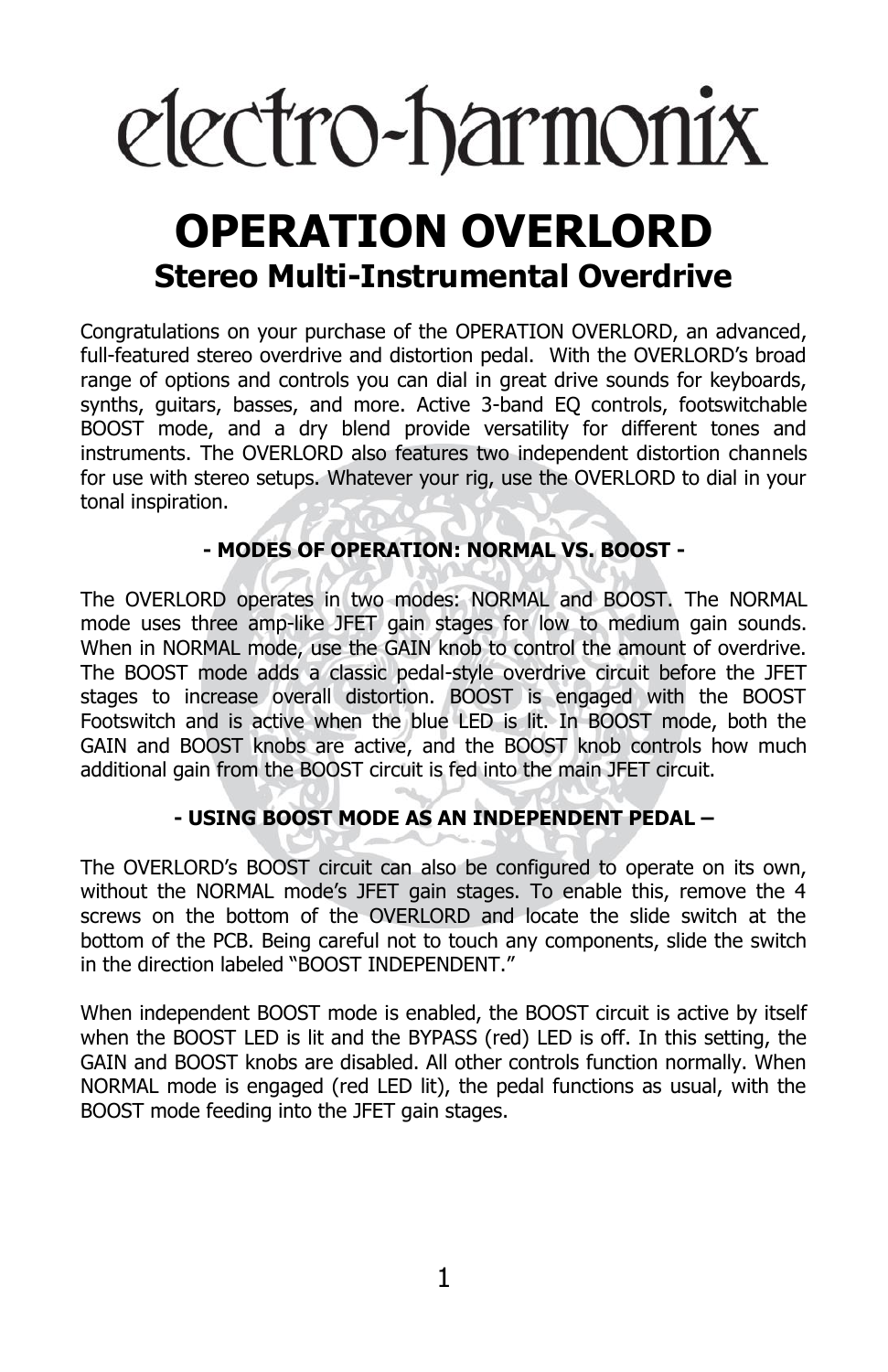**GAIN Knob** – The GAIN knob controls the amount of overdrive/distortion. As you turn GAIN clockwise, the amount of input gain increases.

**BOOST Knob** – The BOOST knob controls the amount of extra gain fed into the main circuit when the BOOST and NORMAL modes are engaged (both LEDs lit). As BOOST is turned clockwise, the amount of distortion increases.

**DRY Knob** – The DRY knob mixes a clean unaltered signal with the distortion produced by the OVERLORD. At the minimum position of the DRY knob, the output is 100% overdrive effect, and at the maximum position the output is 100% clean. This function is useful for preserving the harmonic integrity of your playing, which is especially useful for keyboards or bass. For guitarists, this feature can be useful if you are stacking the OVERLORD with other drive pedals, or are playing it through an overdriven amplifier.

**INPUT LVL Switch** – This switch controls the overall input level of your instrument into the OVERLORD. Use it to set an appropriate gain level for a variety of instruments. Set the switch to HI for low-level instruments, like a single-coil guitar or vintage electric piano. Set the switch to NORM for humbucker guitars and most modern keyboard workstations. Use the LO setting for high-output instruments, like some synthesizers or boosted guitars.

Tip: The GAIN Knob, INPUT LVL switch, and DRY knob all work together. If the INPUT LVL switch is set properly, turning the DRY knob should not significantly change the overall volume. However, varied settings of the INPUT LVL switch could produce some interesting higher- or lower-gain sounds. Feel free to experiment with this switch – setting it "wrong" might sound great, and won't damage the circuit!

**BASS Knob** – Active control of the level of the bass frequency range.

**MID Knob** – Active control of the level of the middle frequency range.

**TREBLE Knob** – Active control of the level of the treble frequency range.

**VOL Knob** – This knob controls the overall volume output of the OVERLORD. As this knob is turned clockwise, the output level increases.

**BYPASS Footswitch and red LED** – This footswitch selects whether the OVERLORD is engaged or in buffered bypass mode. When the effect is engaged, the red LED will be lit.

**BOOST Footswitch and blue LED** – This footswitch toggles Boost mode on and off. When in Boost mode, the blue LED will be lit.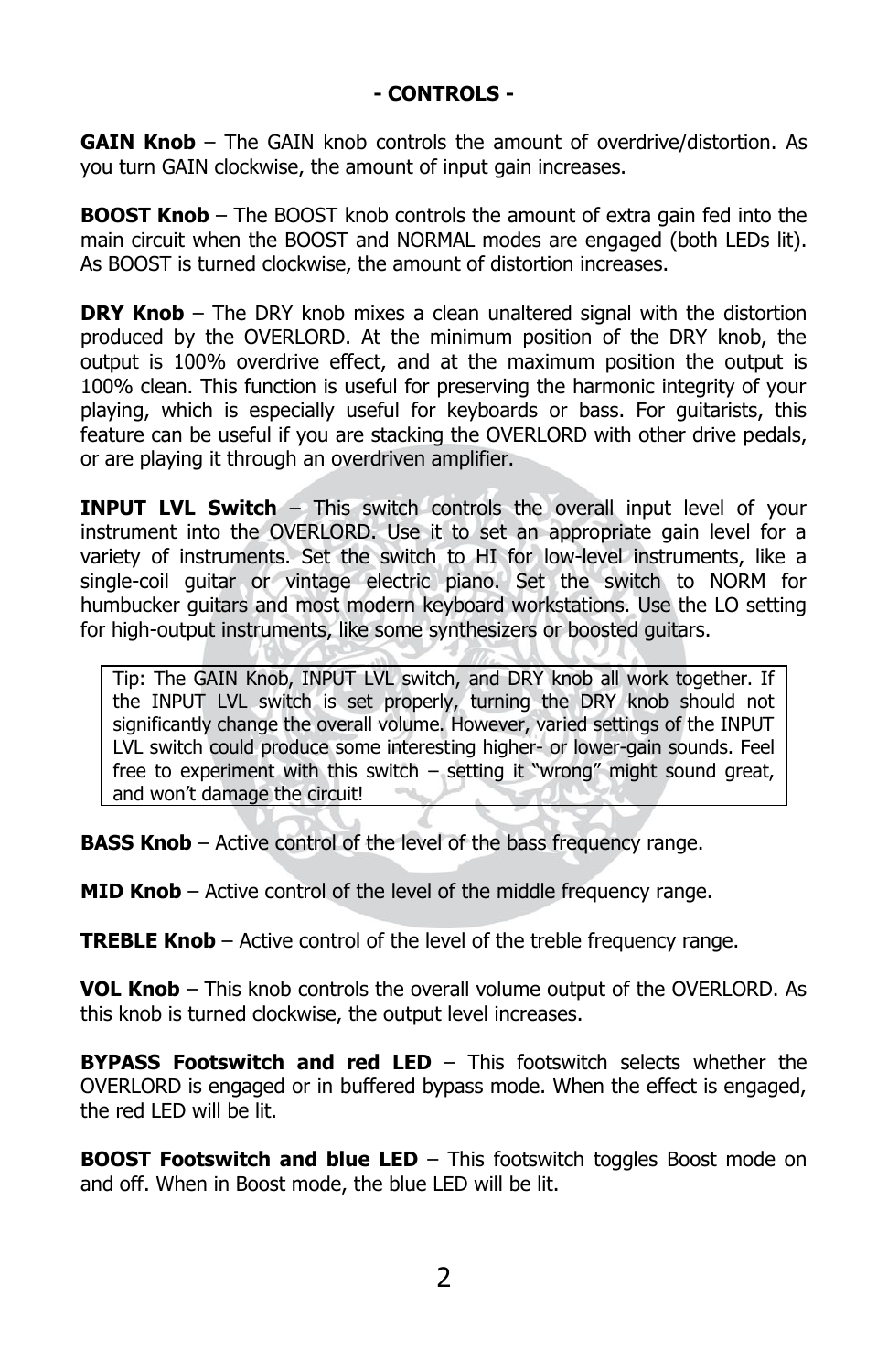**L / R INPUT Jacks** – These ¼" jacks are the audio inputs. The OVERLORD can be used with either mono or stereo inputs. When using only one input, we suggest you use the MONO/L input. The input impedance at each jack is  $1M<sub>\Omega</sub>$ .

**L / R OUTPUT Jacks** – These ¼" jacks are the audio output from the OVERLORD. If using the OVERLORD as a mono effect (i.e. one instrument into one amplifier) we suggest using the MONO/L input and output jacks. When using stereo inputs and stereo outputs, each signal is routed through an independent distortion circuit. The output impedance at each jack is  $220\Omega$ .

Tip: The OVERLORD can also be used with a mono input and stereo output. This can be useful for splitting your signal into two amplifiers, or sending one signal to a mixing board and one to an amplifier.

**9V Power Jack** – Plug the output of the OVERLORD's supplied EHX9.6DC 200mA AC Adapter into the 9V power jack located at the top of the pedal. The OVERLORD requires 90mA with a center negative plug.

#### **- WARRANTY INFORMATION -**

Please register online at http://www.ehx.com/product-registration or complete and return the enclosed warranty card within 10 days of purchase. Electro-Harmonix will repair or replace, at its discretion, a product that fails to operate due to defects in materials or workmanship for a period of one year from date of purchase. This applies only to original purchasers who have bought their product from an authorized Electro-Harmonix retailer. Repaired or replaced units will then be warranted for the unexpired portion of the original warranty term.

If you should need to return your unit for service within the warranty period, please contact the appropriate office listed below. Customers outside the regions listed below, please contact EHX Customer Service for information on warranty repairs at info@ehx.com or +1-718-937-8300. USA and Canadian customers: please obtain a **Return Authorization Number** (RA#) from EHX Customer Service before returning your product. Include with your returned unit: a written description of the problem as well as your name, address, telephone number, e-mail address, and RA#; and a copy of your receipt clearly showing the purchase date.

| <b>United States &amp; Canada</b> | <b>Europe</b>                            |
|-----------------------------------|------------------------------------------|
| EHX CUSTOMER SERVICE              | JOHN WILLIAMS                            |
| ELECTRO-HARMONIX                  | ELECTRO-HARMONIX UK                      |
| c/o NEW SENSOR CORP.              | <b>13 CWMDONKIN TERRACE</b>              |
| 47-50 33RD STREET                 | SWANSEA SA2 0RO                          |
| LONG ISLAND CITY, NY 11101        | UNITED KINGDOM                           |
| Tel: 718-937-8300                 | Tel: +44 179 247 3258                    |
| Email: info@ehx.com               | Email: electroharmonixuk@virginmedia.com |

This warranty gives a purchaser specific legal rights. A purchaser may have even greater rights depending upon the laws of the jurisdiction within which the product was purchased.

To hear demos on all EHX pedals visit us on the web at **www.ehx.com** Email us at **info@ehx.com**